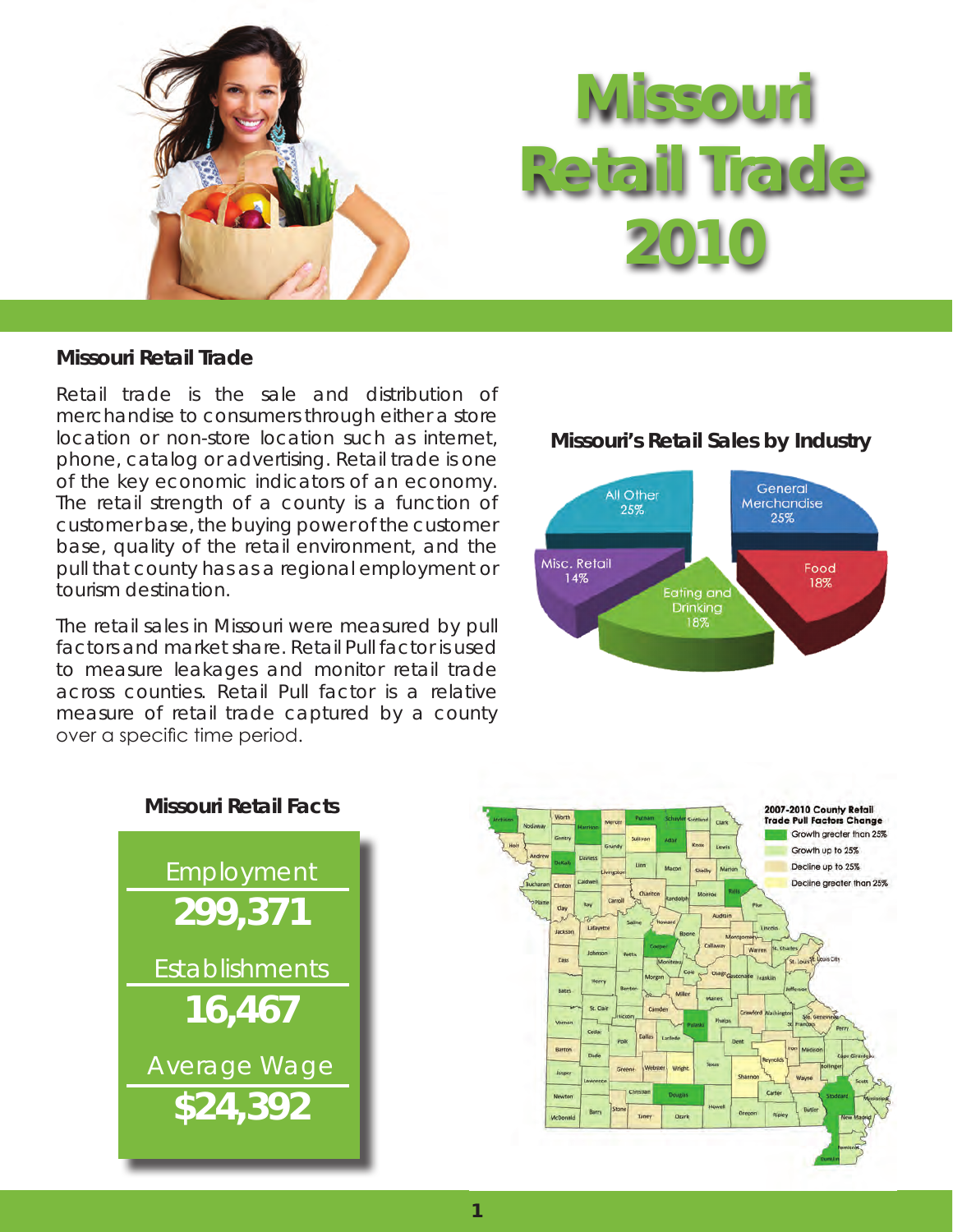

### **Retail Trade 2010**

Pull factors estimate the number of customers and retail sales that a county attracts, typically from neighboring counties. A retail trade pull factor greater than one indicates either a gain in customers from other counties or that residents or travelers spent more on retail goods than the state average. A retail trade pull factor less than one indicates residents either spent less than their state counterparts or residents purchased more goods outside their county. A retail trade pull factor of one indicates that the county is capturing all the retail trade in the local market or the local residents are spending exactly the same amount on retail sales as the state average.



# **Retail Trade Pull Factors across Missouri, 2010**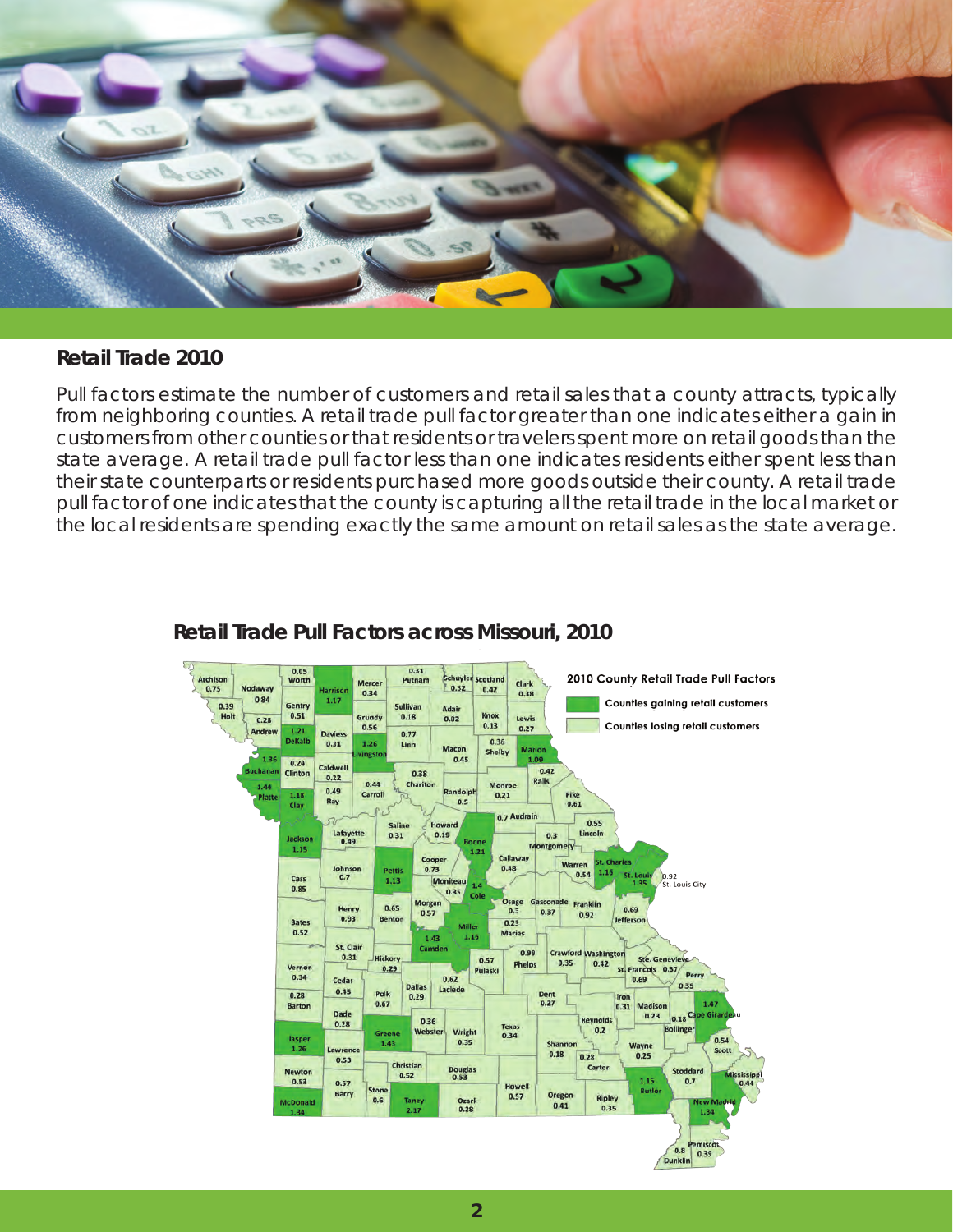

The 2010 county retail trade pull factor map shows 22 counties gaining retail trade customers/ sales across Missouri. The county with the highest pull factor was Taney (2.17), followed by Cape Girardeau (1.47) and Platte (1.44).

On the contrary, 93 counties lost retail trade customers across county boundaries. Counties losing customers/sales include the northern rural agricultural areas, Ozark forest region and counties surrounding regional trade centers.





During 2007-2010 total retail trade employment and wages decreased by 5.5% and 5.6%, respectively. During the same period, the number of retail trade establishments declined by 7.3%. In 2010, the retail trade sector employed 299,371 workers (13.9% of the state's employment) and paid over \$7.3 billion in wages (8.3% of state wages) across Missouri. The average annual wage of a worker in the retail trade sector decreased slightly to \$24,392 in 2010 from \$24,419 in 2007.

# **Retail Trade Trends**

In 2010, in terms of percentage of retail sales by industry, a majority of retail sales were in the general merchandise sector at 25%, followed by both food and eating and drinking places at 18% each. Furniture and home furnishings, building materials, apparel and automotive dealers rounded out the top industries and together accounted for the balance of retail sales (25%) in Missouri.

From 2007-2010, building materials posted the biggest percentage increase (20.5%), followed by apparel and accessories (8.8%). Home furniture and furnishings had the largest decrease (-40.3%) followed by miscellaneous retail (33.8%).